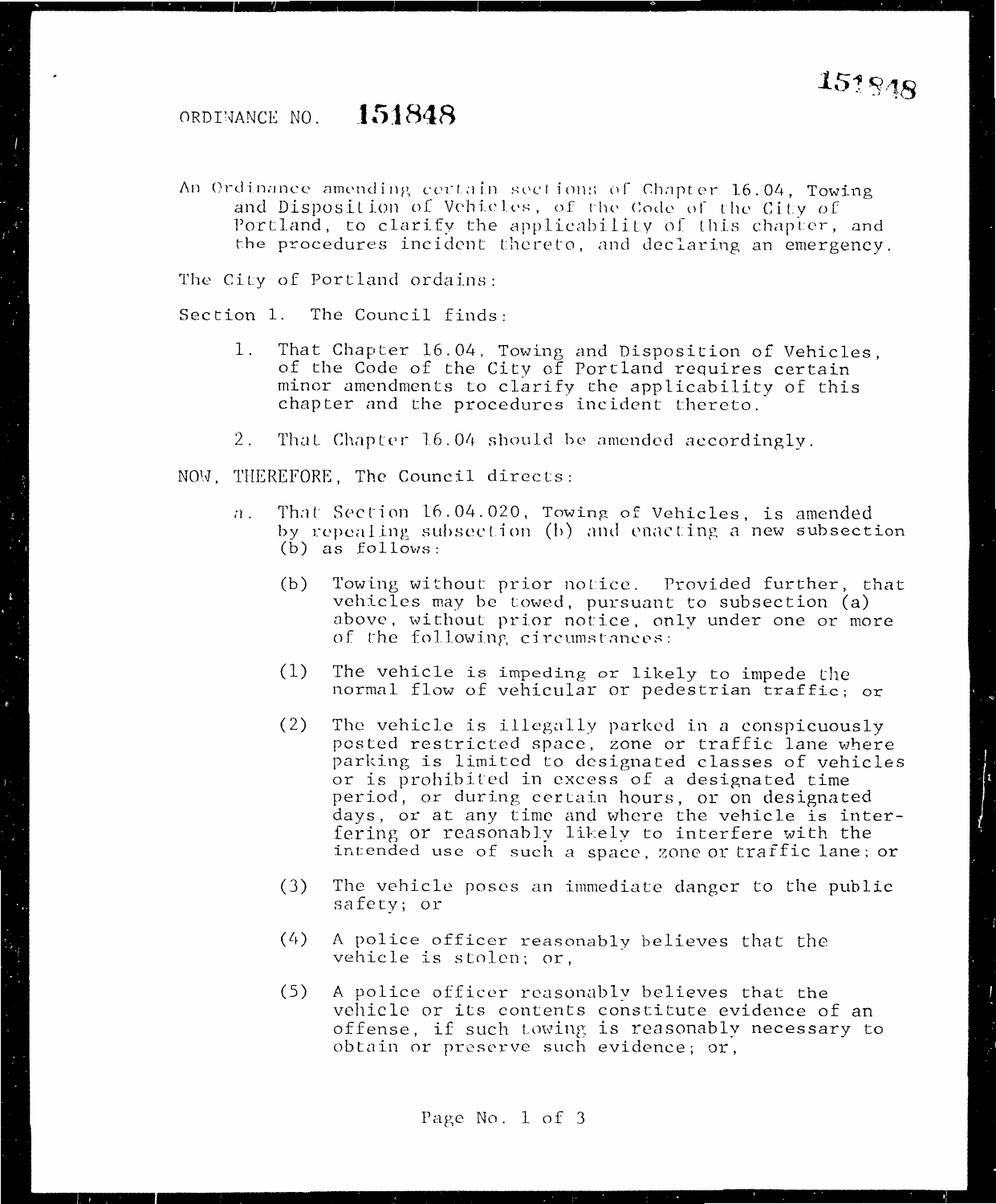- (6) The vehicle was in possession of a person taken into custody hy a law enforcement officer and no other reasonable disposition of the vehicle was available;
- b. That Section 16.04.040, Notice to Interested Parties of Vehicle Towing, is amended by repealing subsection (a) and enacting a new subsection (a) as follows:
	- (a) After a vehicle has been towed pursuant to the authority granted in Section 16.04.020(b), notice shall be provided, to the registered owner(s), and any other persons who reasonably appear to have an interest in the vehicle, of the towing and the procedures available for obtaining a hearing, by mailing a notice, within forty-eight (48) hours after the towing, excluding holidays, Saturdays and Sundays, to the registered owner(s) and any other persons who reasonably appear to have an interest in the vehicle, stating that a hearing may be requested to contest the validity of the towing by filing n written request with the Towing Hearings Officer within five (5) days, holidays, Saturdays and Sundays not included, from the mailing date of this notice. If a vehicle has been released prior to the mailing of such notice, then notice need not be mailed. Provided that, in those situations, in which the mailing of such notice can be reasonably anticipated to hinder the apprehension of a suspect in an ongoing criminal investigation, the mailing of such notice can be delayed until such time as will not so prejudice that investigation.
- c. That Section 16.04.050, Hearing Available to Contest Validity of Vehicle Tow, is amended by repealing subsections (a) and (b) and enacting new subsections (a) and (b) as follows:
	- (a) After a vehicle has been towed pursuant to Section 16.04.020(b) or prior to towing pursuant to Section 16.04.020(c), the owner(s), or any other persons who reasonably appear to have an interest in the vehicle, shall, upon timely request filed with the Towing Hearings Officer, who shall be appointed by the City to receive and hear such requests, not later than five (5) days, holidays, Saturdays and Sundays not included, after the mailing date of the notice of towing, be entitled to request a hearing to contest the validity of the towing of such vehicle. The hearings officer may waive this five (5) day requirement for good cause shown.
	- (b) The request for a hearing shall be in writing, and shall state the grounds upon which the person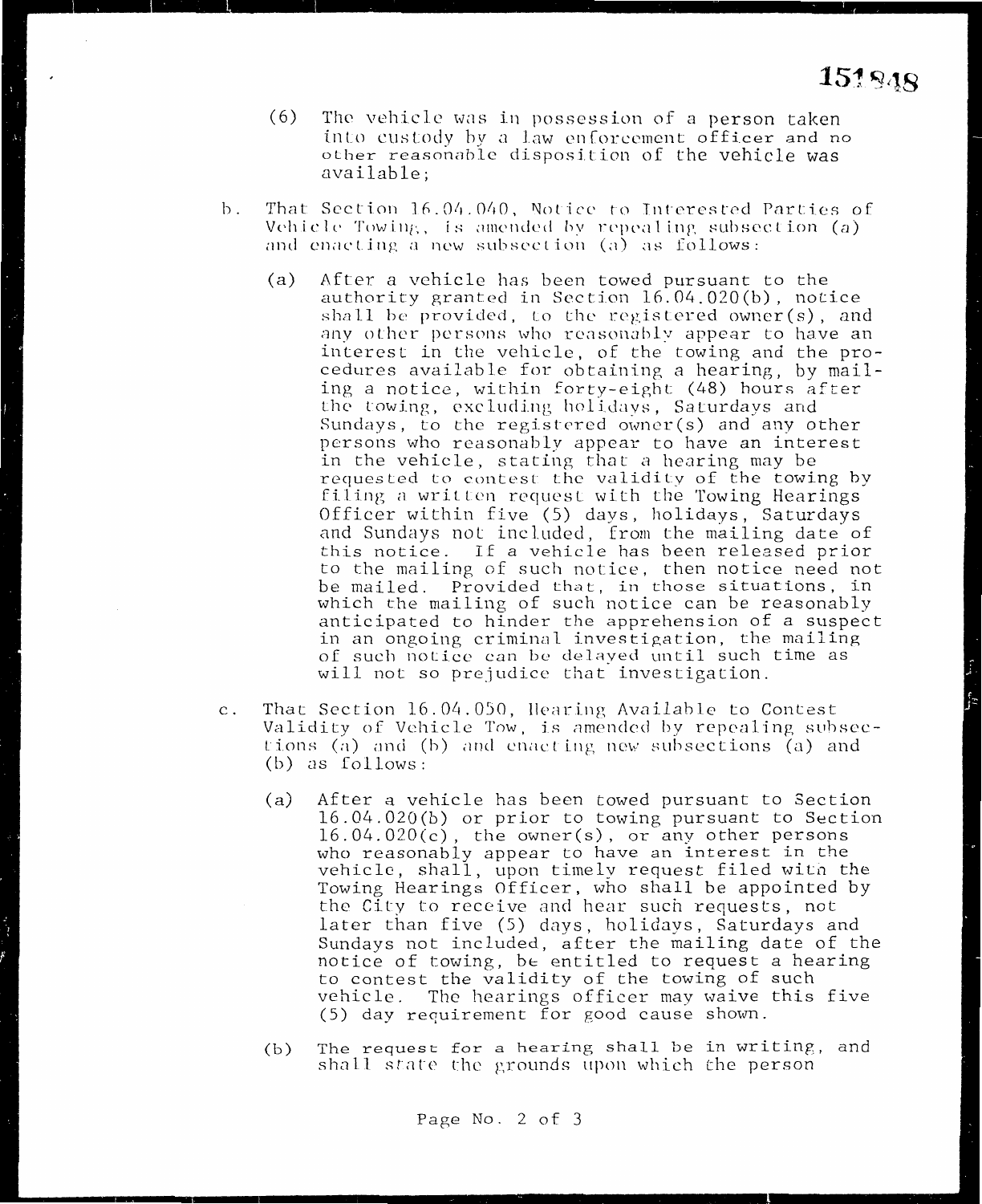#### **ORDINANCE No. 151.~48**

believes the tow to be invalid, or, for any other reason, not justified, and shall also state such er information, relating to the purposes of this oter, as may be required by the hearings officer.

- d. That Section 16.04.060, Disposition of Abandoned Vehicles.
- is amended by repealing subsection (a)(4).<br>Section 2. The Council declares that an emergency exists because delay will endanger the public health, welfare and safety of citizens of the City; therefore, this ordinance shall be in force and effect from and after its passage by the<br>Council.  $\text{ncil.}$

**Passed by d1e Council, JUN 2 51 1981** 

Commissioner Strachan<br>June 2, 1981  $\frac{1}{1}$   $\frac{1}{9}$ K. H. Scoumperdis:db **Attest:** 

Attest:

-? *) ;:£~~--~* **-A~1ditor oYthe Ci~f Portland** 

**Page 1**